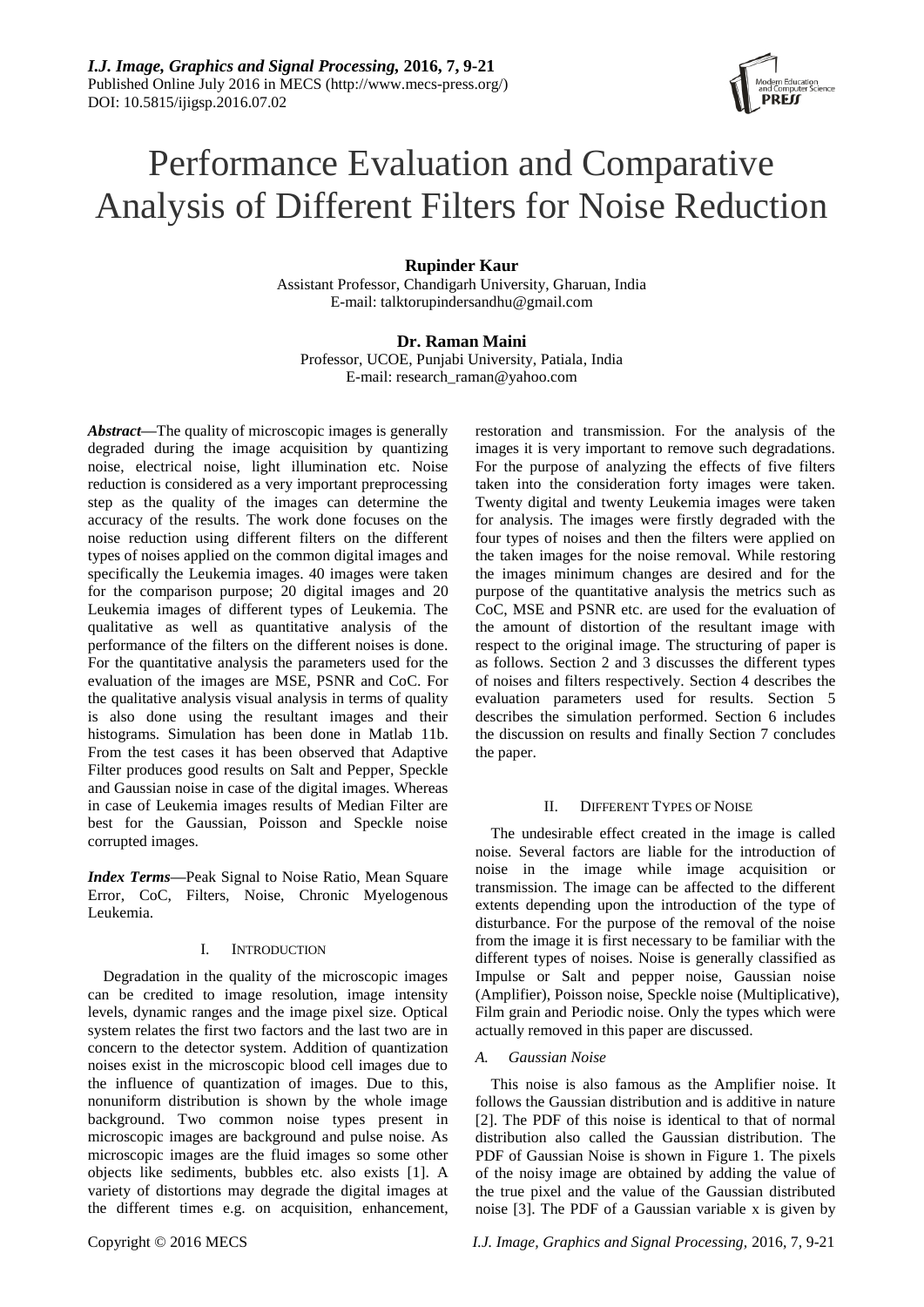Equation (1). [4]

$$
p(x) = \frac{1}{\sqrt{2\pi\sigma}} e^{-(x-\bar{x})^2/2\sigma^2}
$$
 (1)

In the above equation intensity is represented by  $x$ ,  $x$  is mean of x,  $\sigma$  represents the standard deviation.  $\sigma^2$  is the variance of x



Fig.1. PDF of Gaussian Noise

#### *B. Salt and Pepper Noise*

This noise is also known as random, impulse, spike or independent noise. It is characterized by the appearance of black and white dots in the image. This noise is caused by the sudden and sharp changes in the image signal. The main cause of the occurrence of this noise is the appearance of dust particles or the overheating of the image acquisition source [4]. The PDF of Salt and Pepper noise is given by Equation (2).

$$
p(x) = \begin{cases} p_a & \text{for } x = a \\ p_b & \text{for } x = b \\ 0 & \text{otherwise} \end{cases}
$$
 (2)  

$$
p_I(z)
$$



Intensity b appears as a dot of light shade in an image if b>a. Whereas level a appears like a dark dot. The impulse noise is denoted as unipolar if either of  $P_a$  or  $p_b$  is zero. Salt and Pepper noise follows the uniform distribution as denoted in the Figure 2.

## *C. Poisson Noise*

Also recognized as Shot Noise and is caused when sufficient statistical information is not provided as the sensor senses less number of photons [2]. For k=0,1,2,…., a random variable Z have a Poisson distribution with  $\lambda$  > 0, the probability mass function of Z is given by Equation (3)

$$
P(Z = k) = \frac{\lambda^k e^{-\lambda}}{k!}
$$
 (3)

Where

- *e* is Euler's number
- *k*! is the factorial of *k*.

The PDF of Poisson Noise is shown in Figure 3.



#### *D. Speckle Noise*

This noise can be grooved by multiplying random values with the pixel values of image [5]. Representation of the speckle is expressed by Equation (4).

$$
g(m,n) = f(m,n) * u(m,n) + \xi(m,n)
$$
 (4)

Where,  $g(m,n)$  is the experimental image,  $u(m,n)$  is the multiplicative component and  $\xi$  (m,n) is the additive component of the speckle noise. m and n denotes the axial and agile indices of the image samples.



Speckle noise densities for the  $n \in \{1, 3, 8\}$  looks cases (solid line, dots, dashes, respectively) is shown in Figure 4.

#### III. DIFFERENT TYPES OF FILTERS

During the process of capturing or transmission an image may be degraded due to the different sources of noise. Such image is not suitable for the purpose of analysis as it may lead to the wrong results. There are many filters available for the noise reduction. This work

Copyright © 2016 MECS *I.J. Image, Graphics and Signal Processing,* 2016, 7, 9-21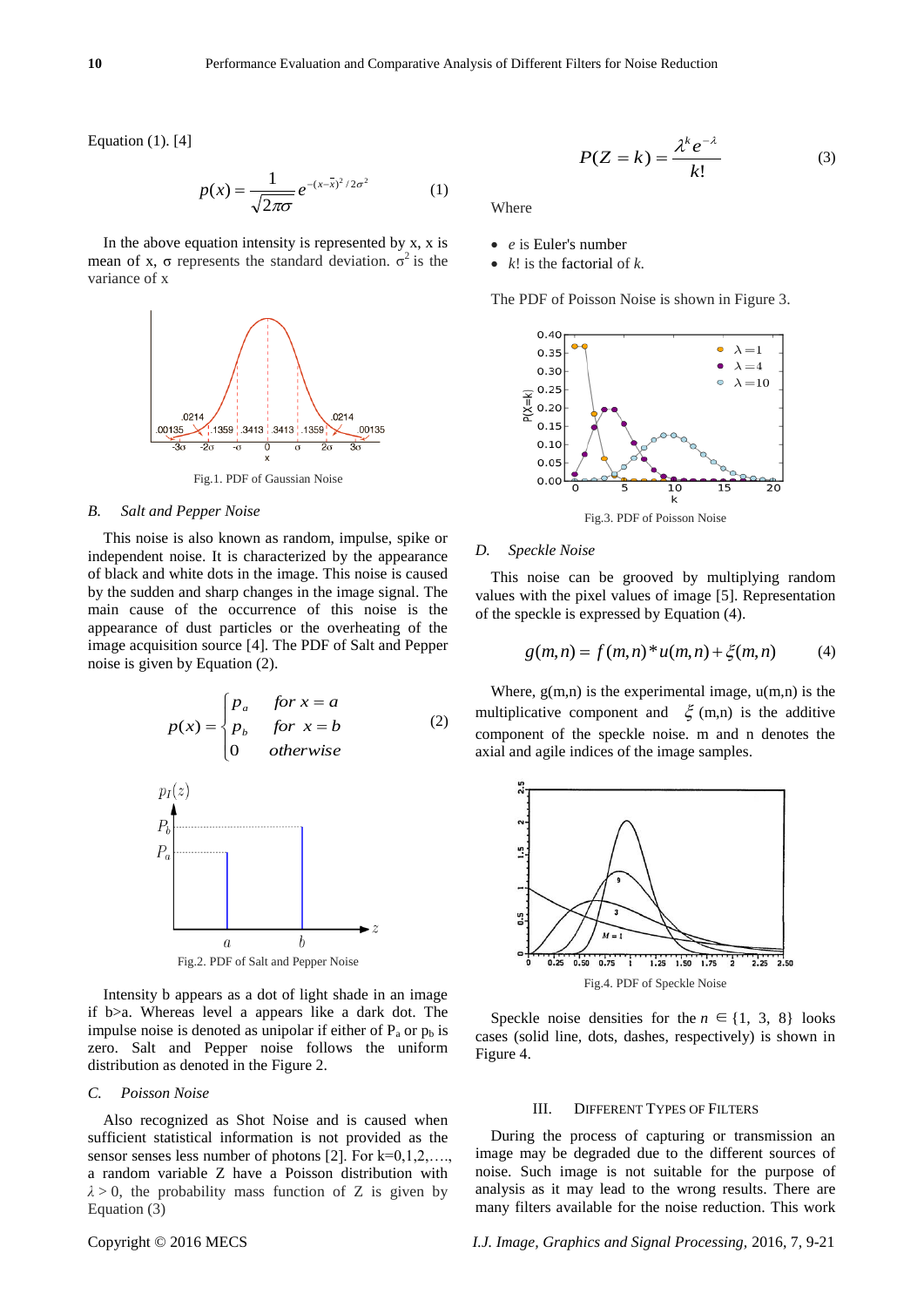uses five filters for reducing the noise from the taken forty images. These filters are discussed in this section.

#### *A. Adaptive Filter*

Adaptive filters are superior to other filters as they consider the characteristics of the image before applying the filter [4]. Filter complexity is increased due to this [6]. Filter is represented by Equation (5).

$$
\hat{f}(x, y) = g(x, y) - \frac{\sigma_{\eta}^2}{\sigma_L^2} [g(x, y) - m_L]
$$
 (5)

Where  $\sigma_{\eta}^2$  is the difference of noise

 $\sigma_L^2$  is the local inconsistency of the pixels

*mL* is local mean of pixels

#### *B. Median Filter*

Median filter replaces the pixel's value by the median of the neighbor pixel's intensity level. While computing the median the values of the pixel at (x, y) are included [4]. Equation (6) shows the filter function.

$$
\hat{f}(x, y) = \underset{(s,t)\in S_{xy}}{\text{median}} \{g(s,t)\}\tag{6}
$$

#### *C. Contra harmonic Mean Filter*

Equation (7) shows the filter function for the Contra harmonic Mean filter.

$$
\hat{f}(x, y) = \frac{\sum_{(s,t) \in S_{xy}} g(s,t)^{Q+1}}{\sum_{(s,t) \in S_{xy}} g(s,t)^{Q}}
$$
(7)

Q referred in the equation is the order of the filter. For unipolar impulse noise the filter works very well. The pepper noise also known as negative impulse noise reduces the positive values for Q and the salt noise is reduced by the negative values of Q. It is also known as the positive impulse noise. If the value of Q is considered to be 0 then the filter is reduced to the arithmetic mean filter and the filter is considered as the Harmonic mean filter for Q=-1.

## *D. Bilateral filter*

A bilateral filter is a smoothing filter for noise reduction in the images. It is an edge preserving nonlinear filter. In this filter the nearby pixel's weighted average intensity value replaces the each pixel's intensity value. The bilateral filter is defined by the Equation (8)

$$
I^{filtered}(x) = \frac{1}{W_p} \sum_{x_i \in \Omega} I(x_i) f_r(\| I(x_i) - I(x) \|) g_s(\| x_i - x \|)
$$
 (8)

where the normalization term defined by the Equation (9) ensures that the image energy

$$
W_p = \sum_{x_i \in \Omega} f_r(||I(x_i) - I(x)||)g_s(||x_i - x||)
$$
(9)

is preserved by the filter and

- $I^{filtered}$  is the filtered image
- *I* is the input image for filtering
- $\Omega$  is the window centered at  $\mathcal{X}$
- *x* are the current pixel's coordinates for filtering
- $g_s$  is used for smoothing differences in coordinates and is known as the spatial kernel.
- $f_r$  is used for smoothing differences in intensities and is known as the range kernel.

#### *E. Alpha Trimmed Mean Filter*

The Alpha Trimmed Mean Filter is represented by the Equation (10)

$$
y_n(i;\alpha) = \frac{1}{n - 2[\alpha n]} \sum_{j = [\alpha n] + 1}^{n - [\alpha n]} x_{(j)}(i) \qquad (10)
$$

where

 $y_n(i; \alpha)$  is the output of the filter.

In a window  $W_i$  let  $\{x(i),x(i-1),...,x(i-n+1)\}$  be a set of 'n' sample signal values where n=2N+1. When the value of α approximates to 0.5 then the Alpha Trimmed Mean Filter behaves like a Median Filter and when α approaches 0 then it performs like a moving average filter.

#### IV. PARAMETERS FOR EVALUATION

Visual inspection combined with objective measurements based on pixel-wise differences computed from original and processed images is the commonly used method for the evaluation of the quality of denoised images. Typically MSE or PSNR were used for measuring the noise cancellation. Evaluation of the above mentioned measures is typically done in the RGB coordinate system. Normalized color difference was another metric proposed to deal with the perception of colors as done by humans [7-9]. CIE lab color spaces are used to evaluate the measures for proving the closeness of the uncorrupted original image to the filtered image. Above mentioned measures or their combination is used in the literature to evaluate the results of the most filters [10-23]. Three parameters namely MSE, PSNR and CoC are used for the evaluation of the results in the current study.

#### *A. Correlation Coefficient*

A statistical measure used to envisage the changes to the value of the one variable when value of another variable is changed is known as correlation coefficient [24]. r is used to measure the direction and strength of a linear relationship involving two variables. r can be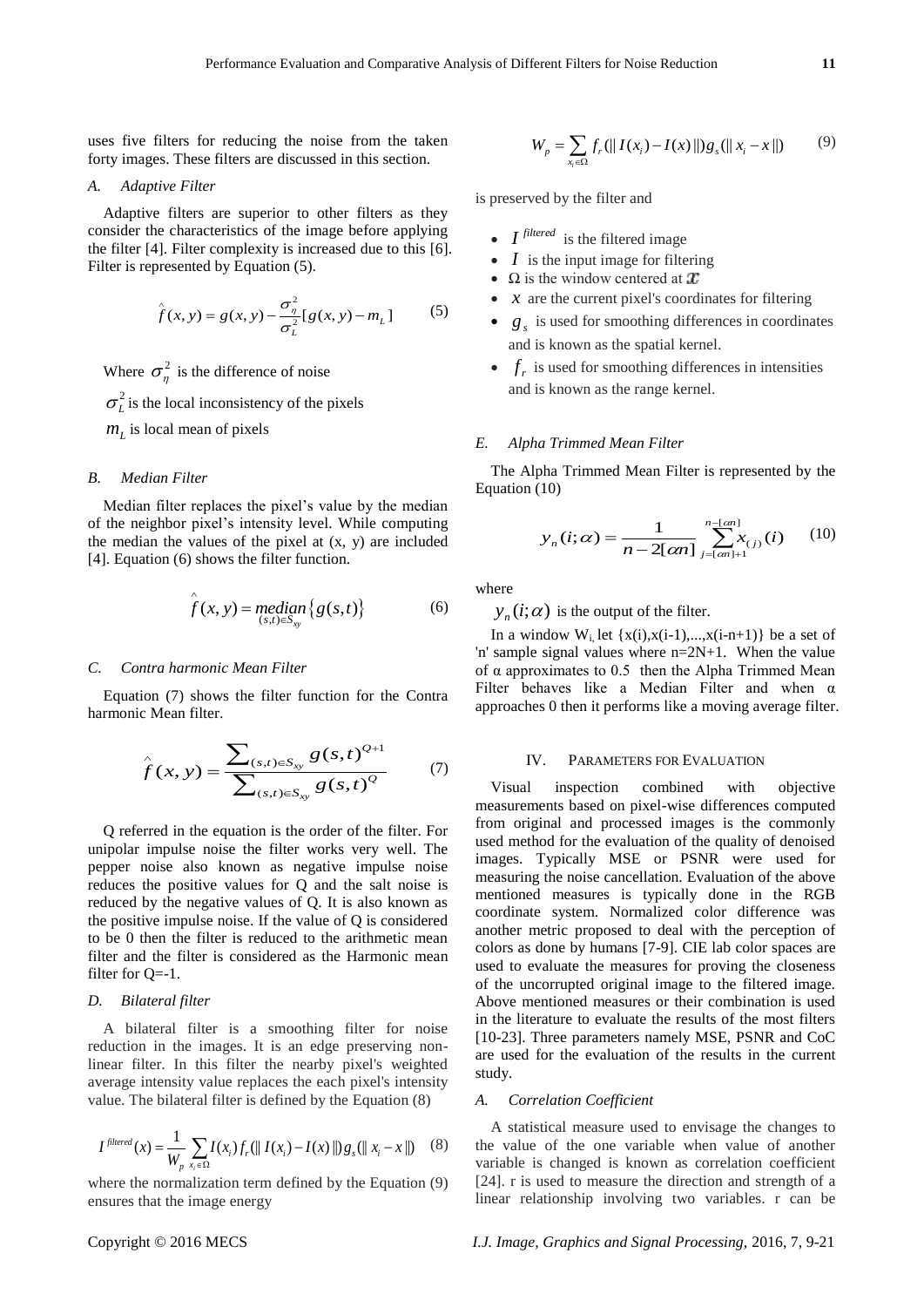calculated using Equation (11).

$$
r = \frac{\sum x_i y_i}{\sqrt{\sum x_i^2} \sqrt{\sum y_i^2}} \tag{11}
$$

 $x_i = X_i$  – mean  $(X_i)$  $y_i = Y_i - \text{mean}(Y_i)$ 

Here X and Y are the images under investigation  $[25]$ 

Value of r ranges from  $-1 \le r \le +1$ . The  $+$  and  $-$  sign denotes respectively the positive and negative linear correlation. Both values increases or decreases in the positively correlated variables i.e. the value of a and b both increases. Whereas the value of one variable increases and the other decreases in negatively correlated variables indicating that value of a increases and value of b decreases. Value close to 0 for r means there is a nonlinear relationship involving two variables. Correlation depends on the SNR of the images.

#### *B. MSE*

Mean squared error measures the average of the squares of the errors indicating the difference between the estimator and actually what is estimated. Randomness is the major cause of the difference. Given a noise free image I (*x* x y) and its noisy approximation J, MSE is expressed as in Equation (12).

$$
MSE = \frac{1}{xy} \sum_{a=0}^{x-1} \sum_{b=0}^{y-1} [I(a,b) - J(a,b)]^2
$$
 (12)

## *C. PSNR*

Peak signal-to-noise ratio is a broad term for the ratio between maximum achievable power of a signal and corrupting noise's power that affects its representation. Logarithmic decibel scale is used for expressing the PSNR due to the wide dynamic range of the signals. PSNR is usually used to compute the quality of restoration of the corrupted noisy images. Higher value for PSNR indicates the better quality of the reconstituted image in most of the cases. PSNR is defined via MSE (Mean Squared error). PSNR is defined in dB as given by Equation (13).

$$
PSNR = 10\log_{10}\left(\frac{Max_i^2}{MSE}\right) \tag{13}
$$

Here  $Max_{I}$  is the maximum value of pixels in the image. Value of  $Max<sub>I</sub>$  is 255 when 8 bits per sample are used to represent the pixels. Image I and J are identical in the absence of the noise and MSE is zero in this case [26].

### V. SIMULATION

The work focuses on the noise reduction from the digital images. Forty images were used for evaluating the results. Twenty common digital images and twenty Leukemia images were used for the simulation. Special attention has been given to the Microscopic Leukemia images. The Leukemia images include the four different types of Leukemia i.e. AML, CML, ALL and CLL.

Main objectives of the analysis are:

- 1) To evaluate the performance of various filters on different types of noises and images.
- 2) To identify the filters suitable for reduction of different types of noises from the Leukemia images.
- 3) To identify the suitable metrics for quantifying the noise reduction from the blood cell and general images.
- 4) To understand the role of the statistical parameters of an image for noise reduction.

Four types of noises i.e. Salt and Pepper, Gaussian, Poisson and speckle noise are used for corrupting the images. All these four types of noises are removed by the five types of filters namely Median, Adaptive, Alpha Trimmed Mean Filter, Contra harmonic Mean Filter and the Bilateral filter.

The steps followed in this process are:

- Step 1: Read the Leukemia input image.
- Step 2: Convert the input image to the gray scale image.
- Step 3: Apply one type of noise to the image.
- Step 4: Remove the noise from the images using all the filters one by one.
- Step 5: Store the results of all the filters applied on the noisy images.
- Step 6: If all types of noises have been applied on the image then goto step 7 otherwise goto step3.
- Step 7: Evaluate the parameters MSE, PSNR, and CoC.
- Step 8: Compare the results quantitatively as well as qualitatively.

#### VI. RESULTS AND DISCUSSION

For the comparison purpose the obtained results are compared qualitatively as well as quantitatively. Discussion about the results is discussed in this section category wise. Tabular comparison is shown in this section itself whereas the resultant figures are shown in the Appendix A.

## *A. Qualitative Analysis*

Forty images were used for the evaluation purpose but for the qualitative analysis results of only two images are shown Lena image and one CML image. The images used for the simulation are corrupted with the different types of noises taken into consideration. Then five types of filters are applied on the corrupted images. The resultant images are shown in this paper for the comparison purpose. The histograms of the resultant images are also shown.

Upon the analysis of the figures concerning CML it is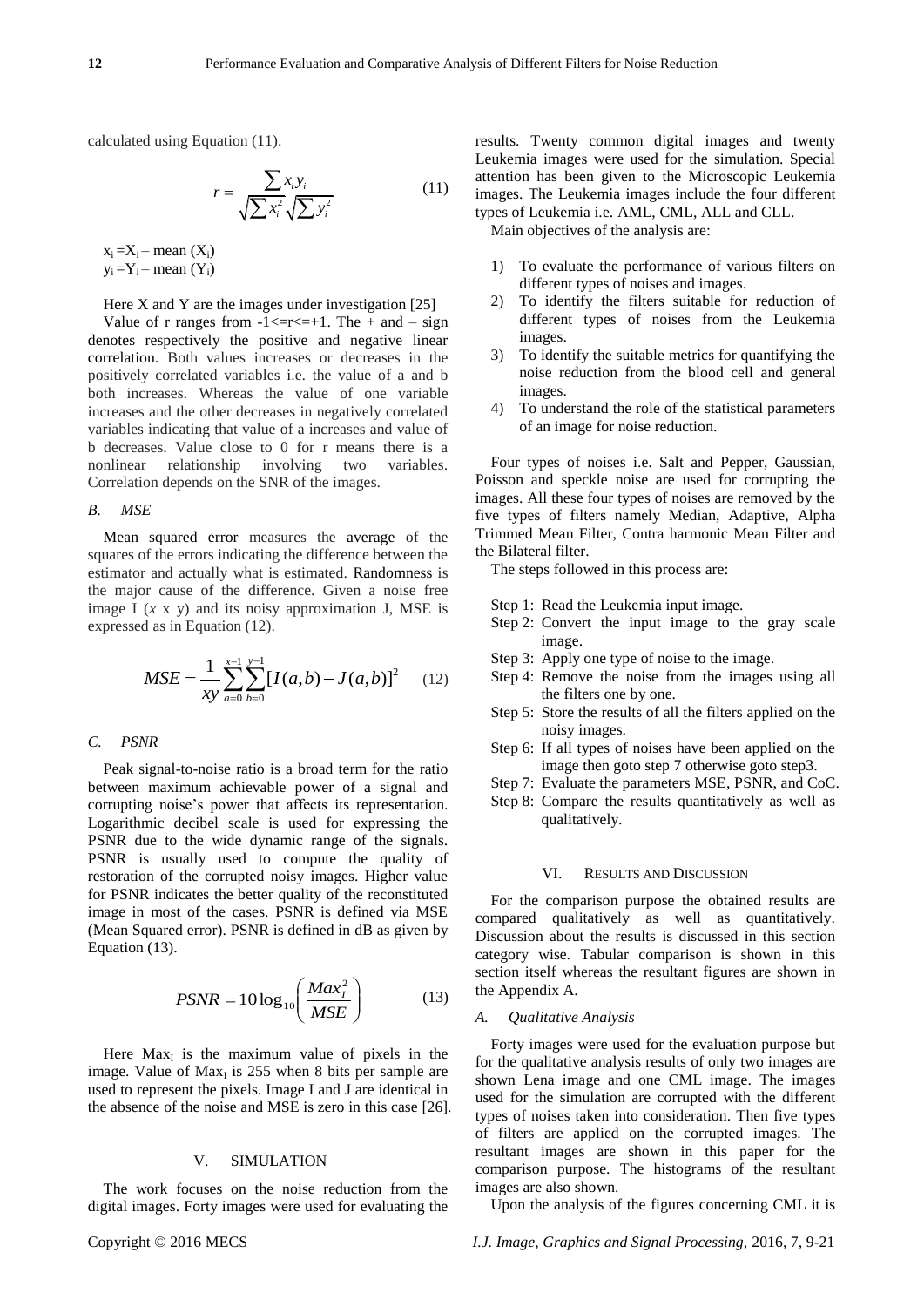concluded from Fig. 5 and the histograms of the same images shown in Fig. 6 that Adaptive filter was best for removal of the Salt and Pepper noise. And from the analysis of Fig 7, Fig 9 and Fig 11 and the histograms of these images in Fig 8, Fig 10 and Fig 12 respectively that Median filter was best at removing Gaussian, Poisson and Speckle noise. Median filter produces very good results when applied on Gaussian, Poisson and Speckle noise in case of the Leukemia images as it preserves edges while removing noise. The main reason for this is that it finds the median rather than calculating average of the neighboring pixels which generally blurs the edges. When we analyze the performance of filters on various noises in case of other images we can conclude from Fig 13, Fig 17 and Fig 19 and the histograms of the corresponding filters shown in Fig 14, Fig 18 and Fig 20 respectively that Adaptive filter produced best results when applied on Salt and Pepper, Gaussian and Speckle noise whereas upon the analysis of Fig 15 and its histogram shown in Fig 16 that Median filter produced best results when applied on the Poisson noise corrupted image. In Adaptive filters the transfer function is controlled by the variable parameters and an optimization algorithm is used to adjust those parameters accordingly [27]. For some applications these filters are best because some parameters are not known in advance of the desired processing operation or are changing [28]. That's why Adaptive filters produced best results corresponding to the various noises in case of the other digital images.

## *B. Quantitative Analysis*

Table 1 shows the Mean Square Error corresponding to the noise effected images and the various filters applied on them in case of Leukemia images. Results for MSE in terms of graph are shown in Fig. 21. Table 2 shows the MSE corresponding to noise effected images and various filters applied on the common digital images. Results in graphical form for MSE corresponding to the common digital images is shown in Fig. 22. The high value of PSNR means better reduction in the noise. Performance in terms of PSNR is shown in the Table 3 and Table 4 for the Leukemia and the other digital images respectively. Graphs for PSNR for Leukemia and the other common digital images are shown in Fig. 23 and Fig. 24 respectively. Table 5 and 6 shows the values of CoC for the Leukemia and the other images respectively. Corresponding graphs shown by Fig. 25 and Fig. 26 respectively.

Table 1. MSE in Different Filters Corresponding to the Different Noises in Leukemia Images

| Noise /<br>Filter  | Median | Adaptive | <b>ATMF</b>         | <b>CHMF</b>         | <b>Bilateral</b>    |
|--------------------|--------|----------|---------------------|---------------------|---------------------|
| Salt and<br>Pepper | 37.66  | 23.35    | 2.1035<br>$e + 004$ | 2.0967<br>$e + 004$ | 2.0976<br>$e + 004$ |
| Gaussian           | 48.59  | 74.36    | 2.1290<br>$e+004.$  | 2.1202<br>$e + 004$ | 2.1226<br>$e + 004$ |
| Poisson            | 10.92  | 20.35    | 2.1186<br>$e + 004$ | 2.1120<br>$e + 004$ | 2.1126<br>$e + 004$ |
| Speckle            | 31.23  | 46.46    | 2.1235<br>$e + 004$ | 2.1156<br>$e + 004$ | 2.1172<br>$e + 004$ |

|                       |  | Table 2. MSE in Different Filters Corresponding to the Different Noises                                                                                                                                       |  |  |  |  |  |
|-----------------------|--|---------------------------------------------------------------------------------------------------------------------------------------------------------------------------------------------------------------|--|--|--|--|--|
| in the Digital Images |  |                                                                                                                                                                                                               |  |  |  |  |  |
|                       |  | $\overline{\text{Noise}}$ $\overline{\text{Noise}}$ $\overline{\text{Mass}}$ $\overline{\text{Mass}}$ $\overline{\text{Mass}}$ $\overline{\text{MSE}}$ $\overline{\text{CHME}}$ $\overline{\text{Bilateral}}$ |  |  |  |  |  |

| NO1Se /<br>Filter  | Median | Adaptive | <b>ATMF</b>         | <b>CHMF</b>         | <b>Bilateral</b>    |
|--------------------|--------|----------|---------------------|---------------------|---------------------|
| Salt and<br>Pepper | 16     | 5        | 1.7420<br>$e + 004$ | 1.7363<br>$e + 004$ | 1.7372<br>$e + 004$ |
| Gaussian           | 18     | 13       | 1.7499<br>$e + 004$ | 1.7424<br>$e + 004$ | 1.7447<br>$e + 004$ |
| Poisson            | 2      |          | 1.7487<br>$e + 004$ | 1.7434<br>$e + 004$ | 1.7439<br>$e + 004$ |
| Speckle            | 10     | 8        | 1.7437<br>$e + 004$ | 1.7374<br>$e + 004$ | 1.7387<br>$e + 004$ |

Table 3. PSNR in Different Filters Corresponding to the Different Noises in Leukemia Images

| Noise /<br>Filter  | Median | Adaptive | <b>ATMF</b> | <b>CHMF</b> | <b>Bilateral</b> |
|--------------------|--------|----------|-------------|-------------|------------------|
| Salt and<br>Pepper | 32.371 | 34.447   | 4.901       | 4.915       | 4.913            |
| Gaussian           | 31.264 | 29.417   | 4.849       | 4.867       | 4.862            |
| Poisson            | 37.747 | 35.044   | 4.870       | 4.883       | 4.882            |
| Speckle            | 33.184 | 31.459   | 4.860       | 4.876       | 4.873            |

Table 4. PSNR in Different Filters Corresponding to the Different Noises in Digital Images

| Noise /<br>Filter  | Median  | Adaptive | <b>ATMF</b> | <b>CHMF</b> | <b>Bilateral</b> |
|--------------------|---------|----------|-------------|-------------|------------------|
| Salt and<br>Pepper | 36.191  | 41.290   | 5.720       | 5.734       | 5.732            |
| Gaussian           | 35.584  | 36.908   | 5.700       | 5.719       | 5.713            |
| Poisson            | 44.549  | 42.465   | 5.703       | 5.716       | 5.7156           |
| Speckle            | 37.9350 | 39.2400  | 5.7162      | 5.7319      | 5.7287           |

Table 5. COC in Different Filters Corresponding to the Different Noises in Leukemia Images

| Noise /<br>Filter  | Median | Adaptive | <b>ATMF</b> | <b>CHMF</b> | <b>Bilateral</b> |
|--------------------|--------|----------|-------------|-------------|------------------|
| Salt and<br>Pepper | 0.987  | 0.992    | 0.928       | 0.932       | 0.994            |
| Gaussian           | 0.984  | 0.976    | 0.924       | 0.923       | 0.996            |
| Poisson            | 0.996  | 0.993    | 0.932       | 0.953       | 0.994            |
| Speckle            | 0.990  | 0.984    | 0.925       | 0.941       | 0.995            |

Table 6. COC in Different Filters Corresponding to the Different Noises in Digital Images

| Noise /<br>Filter  | Median | Adaptive | <b>ATMF</b> | <b>CHMF</b> | <b>Bilateral</b> |
|--------------------|--------|----------|-------------|-------------|------------------|
| Salt and<br>Pepper | 0.9966 | 0.9989   | 0.9819      | 0.9246      | 0.9987           |
| Gaussian           | 0.9961 | 0.9970   | 0.9827      | 0.9730      | 0.9989           |
| Poisson            | 0.9995 | 0.9992   | 0.9835      | 0.9797      | 0.9986           |
| Speckle            | 0.9977 | 0.9983   | 0.9827      | 0.9781      | 0.9987           |

# VII. CONCLUSION

An attempt was made to perform noise removal using linear and non-linear filtering techniques on microscopic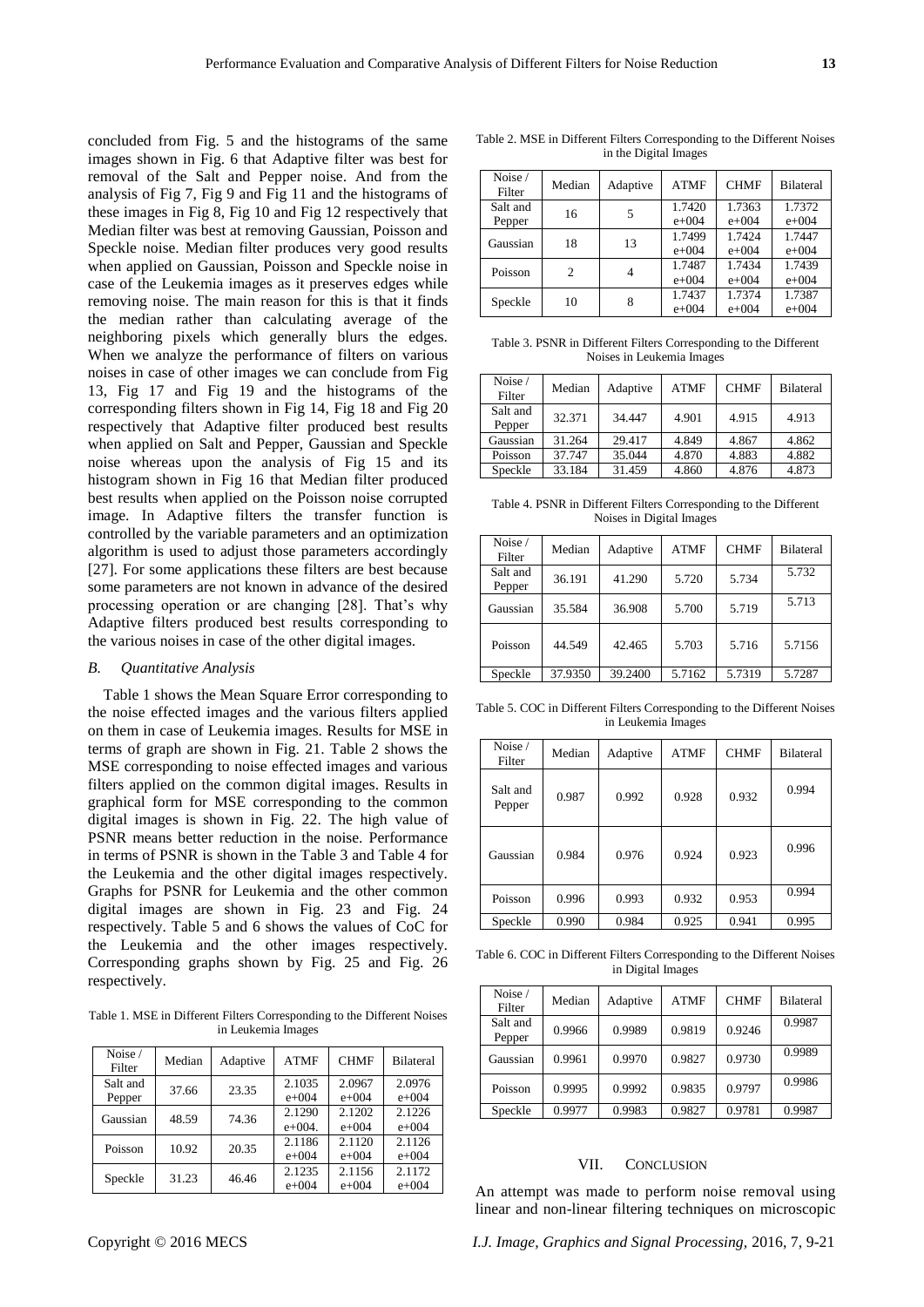blood cell images as well as the other digital images. Results prove that Adaptive filter produces the best results in most cases in terms of quality based on performance metrics taken for the comparison in case of digital images whereas Median filter gave promising results when applied on Poisson noise corrupted images. The transfer function in Adaptive Filter is controlled by the varying parameters and for the purpose of adjusting those parameters an optimization algorithm is used. In case of Leukemia images Median Filter gave the most promising results for the noises under consideration except for the Salt and Pepper noise in which case Adaptive Filter was most effective. The reason for the better results by the Median filter is that it finds the median instead of calculating the neighboring pixels average. The results are clear from the tables for performance metrics (Table 1 to Table 6) and from the graphs shown in the Figures 21-26 which graphically show the performance of various filters against various noises corresponding to the evaluation metrics MSE, PSNR and CoC, respectively.

#### APPENDIX A RESULT FIGURES



Fig.5. Salt and Pepper Noise Added to the CML Image and the Effect of Different Filters on This Noise Added Image



Fig.6. Histogram of Original CML Image, Salt and Pepper Noise Added Image and The Histograms of the Results Produced by the Different Filters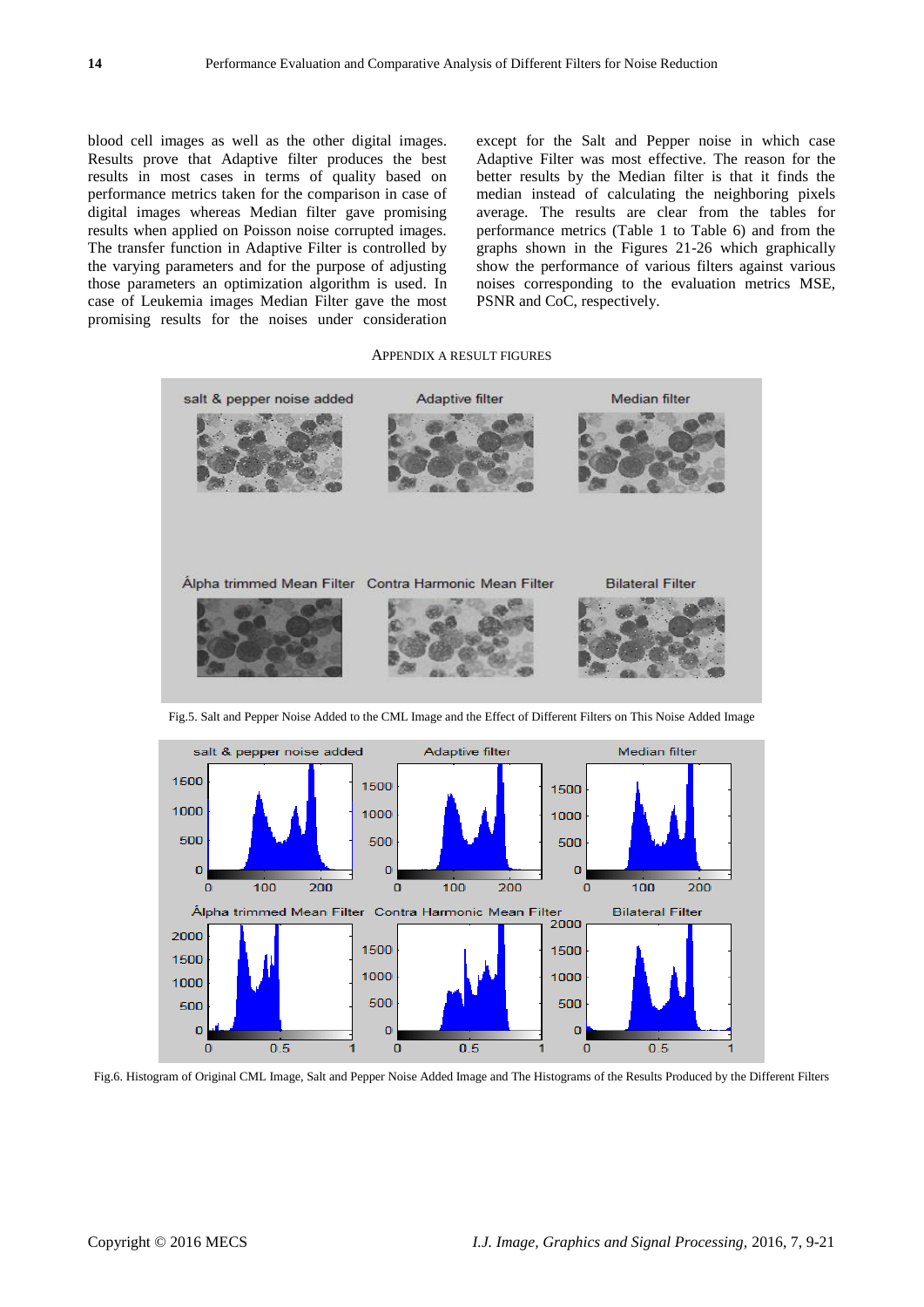

Fig.7. Effects of different filters on the Poisson noise added CML image



Fig.8. Histogram of original CML Image, Poisson noise added image and the histograms after the application of different filters



Fig.9. Speckle Noise Added Image and the Effect of Different Filters on This Noise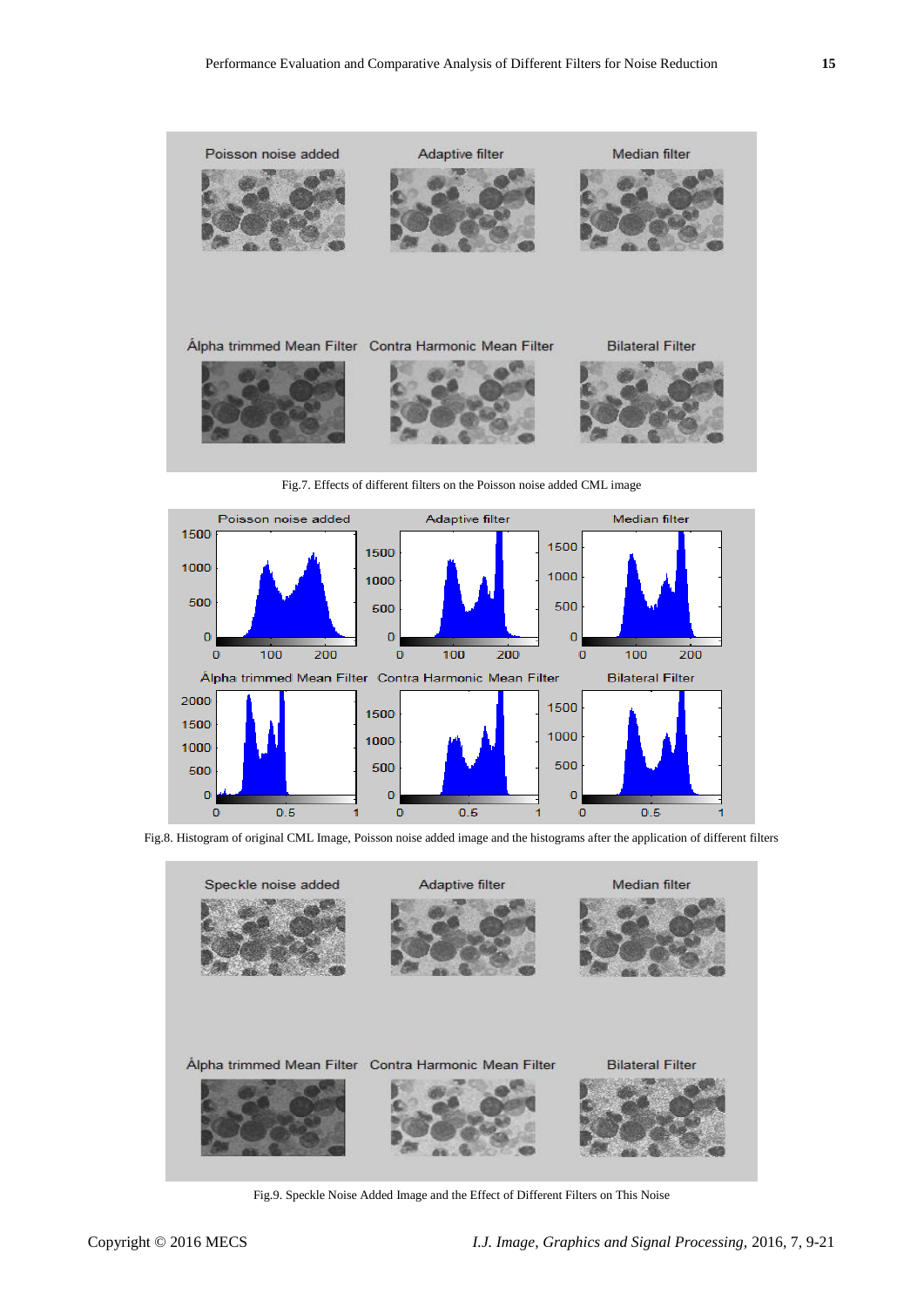

Fig.10. Histogram of Original CML Image, Speckle Noise Added Image and the Histograms Showing the Effects of Different Filters



Fig.11. Effects of Different Filters on the Gaussian Noise Added CML Image



Fig.12. Histogram of Original CML Image, Gaussian Noise Added Image and the Histograms Showing the Effects of Different Filters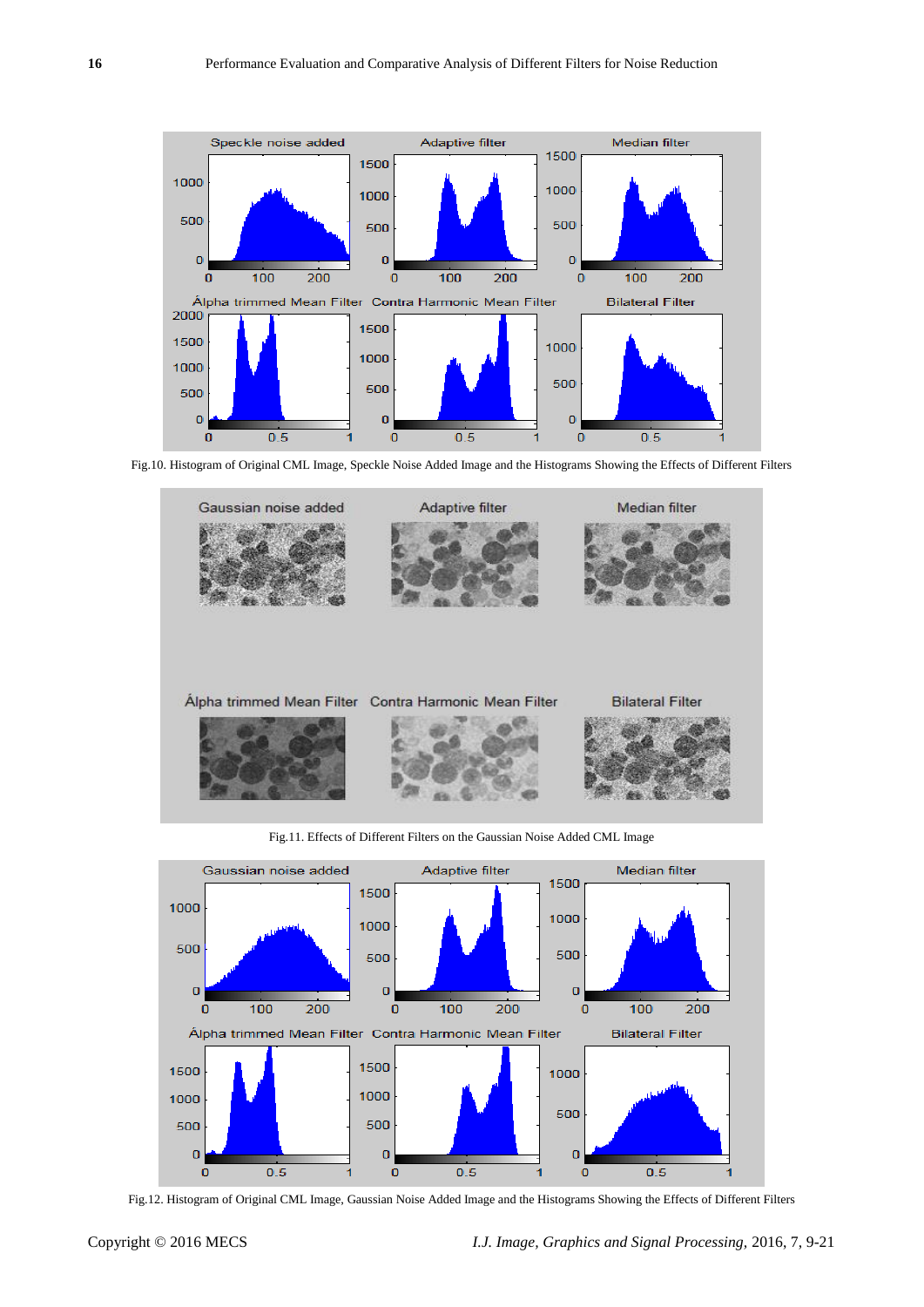

Fig.13. Salt and Pepper Noise Added to the Lenna Image and the Effect of Different Filters on This Noise Added Image



Fig.14. Histogram of Original Lenna Image, Salt and Pepper Noise Added Image and the Histograms of the Effects of Different Filters



Fig.15. Effects of Different Filters on the Poisson Noise Added Lenna Image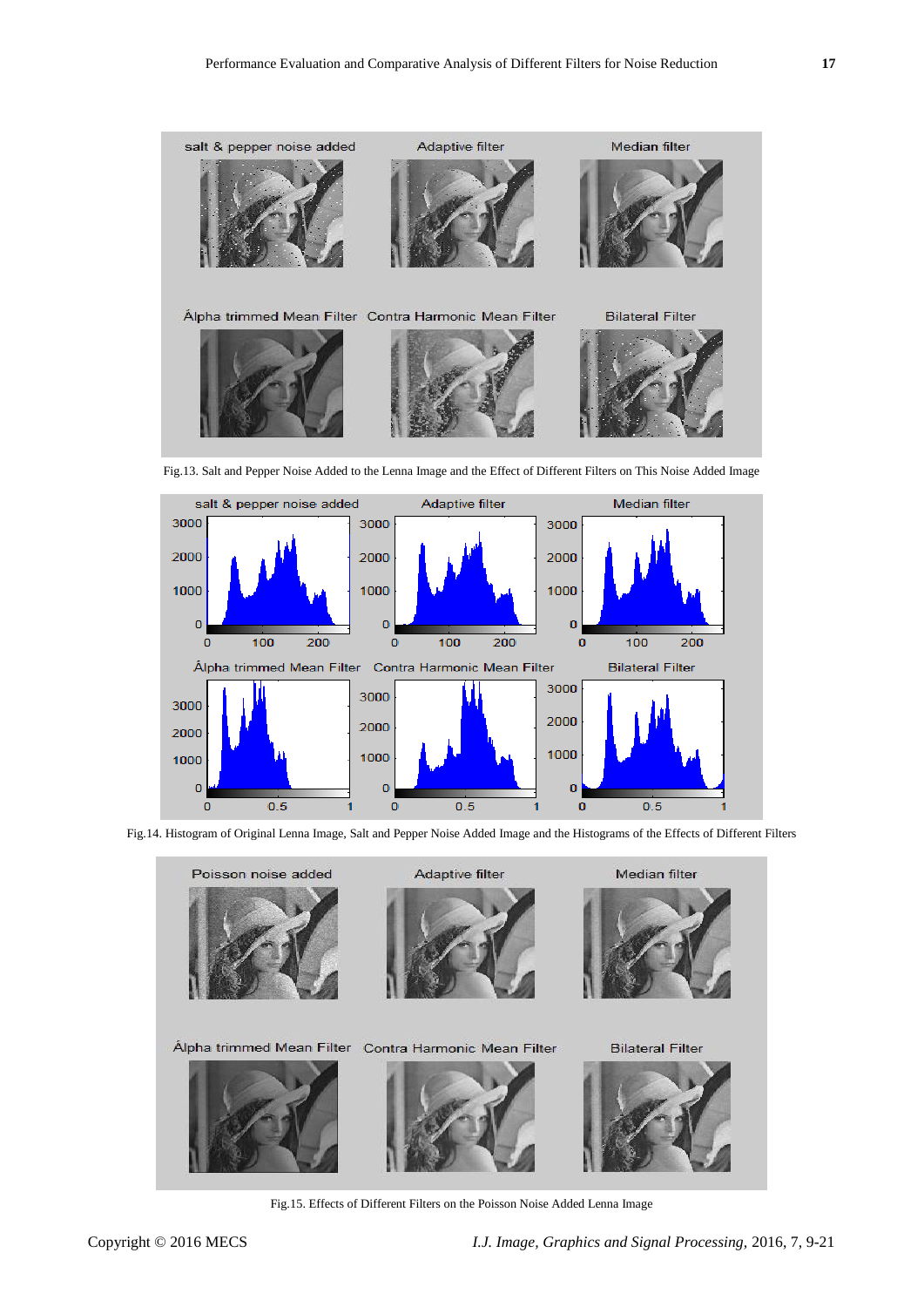

Fig.16. Histogram of Original Lenna Image, Poisson Noise Added Image and the Histograms after the Application of Different Filters





Fig.18. Histogram of original Lenna Image, Speckle noise added image and the histograms showing the effects of different filters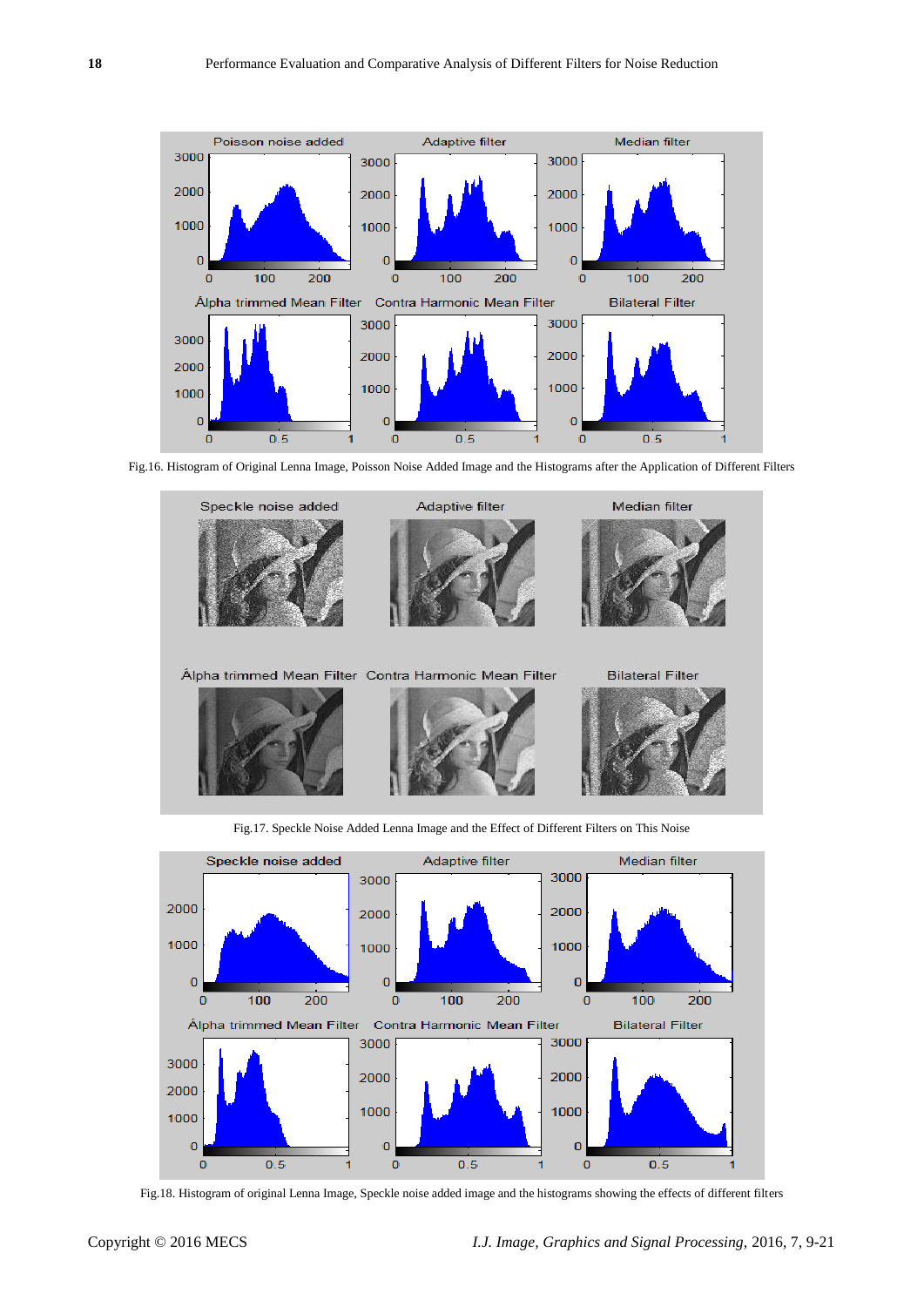

Fig.19. Effects of Different Filters on the Gaussian Noise Added Lenna Image



Fig.20. Histogram of Original Lenna Image, Gaussian Noise Added Image and the Histograms Showing the Effects of Different Filters.



Fig.21. MSE of Different Filters Corresponding to the Different Noises for the Leukemia Images



Fig.22. MSE of Different Filters Corresponding to the Different Noises for the Digital Images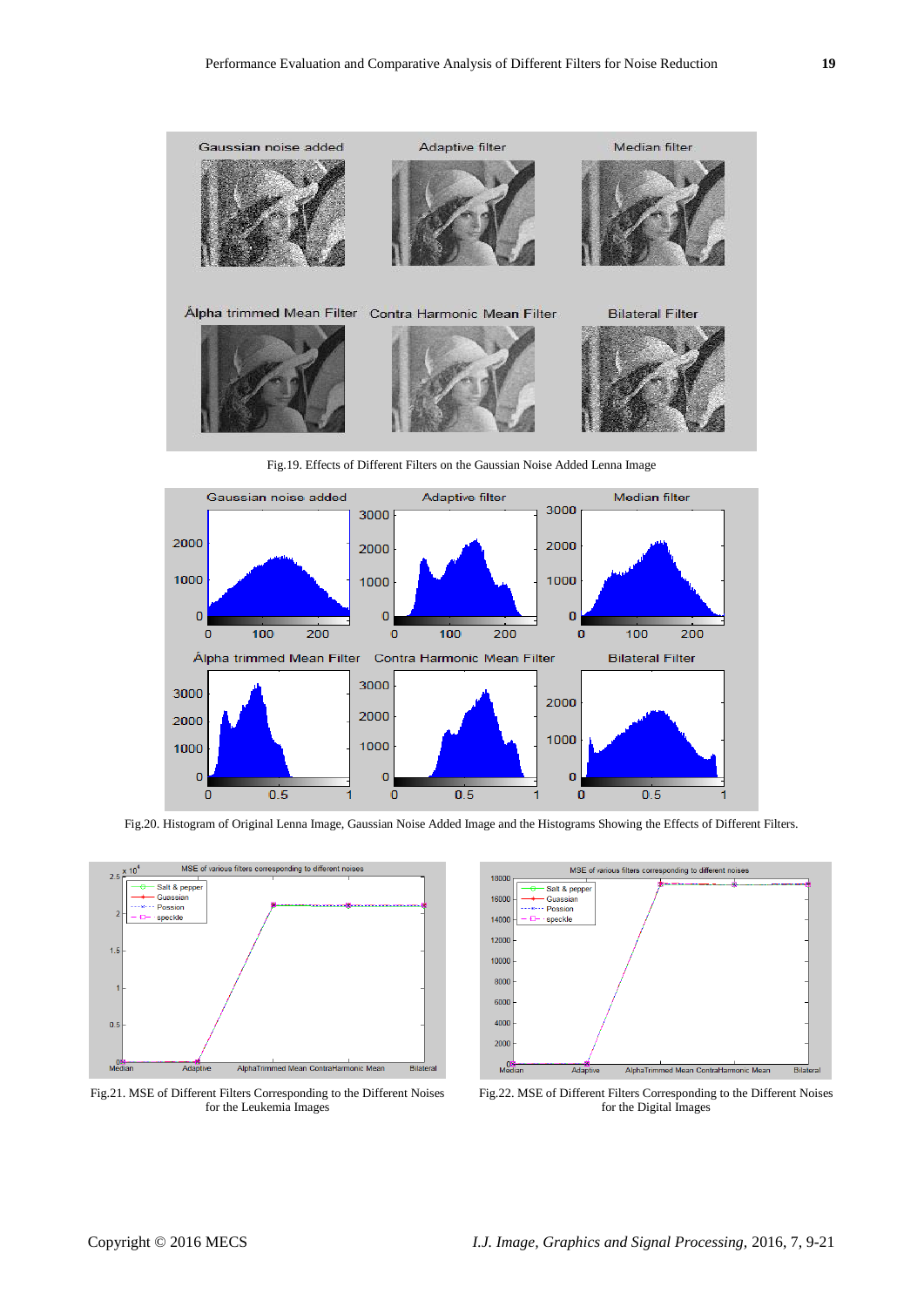

Fig.23. PSNR of Various Filters Corresponding to the Different Noises for the Leukemia Images



Fig.24. PSNR of Various Filters Corresponding to the Different Noises for the Digital Images



Fig.25. CoC of Various Filters Corresponding to the Different Noises for the Leukemia Images



Fig.26. CoC of Various Filters Corresponding to the Different Noises for The Digital Images

#### **REFERENCES**

- [1] L, Hailing, "Adaptive Gradient-Based and Anisotropic Diffusion Equation Filtering Algorithm for Microscopic Image Preprocessing", Journal of Signal and Information Processing, 4, pp. 82-87, 2013.
- [2] Pawan Patidar et. al., "Image De-noising by various filters for different noise", International Journal of Computer Applications, vol. 9, Issue 4, November 2010.
- [3] V. Rohit and A. Jahid, "A Comparative Study of Various Types of Image Noise and Efficient Noise Removal Techniques", International Journal of Advanced Research in Computer Science and Software Engineering, vol. 3, Issue 10, October 2013.
- [4] R. C. Gonzalez and R. E. Woods, "Digital Image Processing", Pearson Publications, 3rd edition, 2009.
- [5] M. V. Sarode and P. R. Deshmukh, "Reduction of Speckle Noise and Image Enhancement of Images Using Filtering Technique", International Journal of Advancements in Technology, vol 2, Issue 1, January 2011.
- [6] J. Chhikara and J. Singh, "Noise cancellation using adaptive algorithms", International Journal of Modern Engineering Research, Vol.2, Issue.3, pp-792-795, May-June 2012.
- [7] R. Lukac, B. Smolka, K. Martin, K. N. Plataniotis, and A. N. Venetsanopoulos, "Vector filtering for color imaging," IEEE Signal Processing Magazine, vol. 22, no. 1, pp. 74– 86, 2005.
- [8] K. N. Plataniotis and A. N. Venetsanopoulos, "Color Image Processing and Application", Springer, New York, USA, 2000.
- [9] R. Lukac and K. N. Plataniotis, "A taxonomy of color image filtering and enhancement solutions," Advances in Imaging and Electron Physics, W. Hawkes, Ed., vol. 140, pp. 187–264, Elsevier, New York, USA, 2006.
- [10] S. Schulte, V. De Witte, and E. E. Kerre, "A fuzzy noise reduction method for color images," IEEE Transactions on Image Processing, vol. 16, no. 5, pp. 1425–1436, 2007.
- [11] P.-E. Ng and K.-K. Ma, "A switching median filter with boundary discriminative noise detection for extremely corrupted images," IEEE Transactions on Image Processing, vol. 15, no. 6, pp. 1506–1516, 2006.
- [12] Y. Li, F.-L. Chung, and S. Wang, "A robust neuro-fuzzy network approach to impulse noise filtering for color images," Applied Soft Computing Journal, vol. 8, no. 2, pp. 872–884, 2008.
- [13] S. Morillas, V. Gregori, and A. Hervás, "Fuzzy peer groups for reducing mixed Gaussian-impulse noise from color images," IEEE Transactions on Image Processing, vol. 18, no. 7, pp. 1452–1466, 2009.
- [14] T. Howlader and Y. P. Chaubey, "Noise reduction of DNA microarray images using complex wavelets,"IEEE Transactions on Image Processing, vol. 19, no. 8, pp. 1953–1967, 2010.
- [15] D. Zhai, M. Hao, and J. M. Mendel, "A non-singleton interval type-2 fuzzy logic system for universal image noise removal using quantum-behaved particle swarm optimization," in Proceedings of the IEEE International Conference on Fuzzy Systems (FUZZ '11), pp. 957–964, Taipei, Taiwan, June 2011.
- [16] T. Mélange, M. Nachtegael, and E. E. Kerre, "Fuzzy random impulse noise removal from color image sequences," IEEE Transactions on Image Processing, vol. 20, no. 4, pp. 959–970, 2011.
- [17] C. Brito-Loeza and K. Chen, "On high-order denoising models and fast algorithms for vector-valued images,"